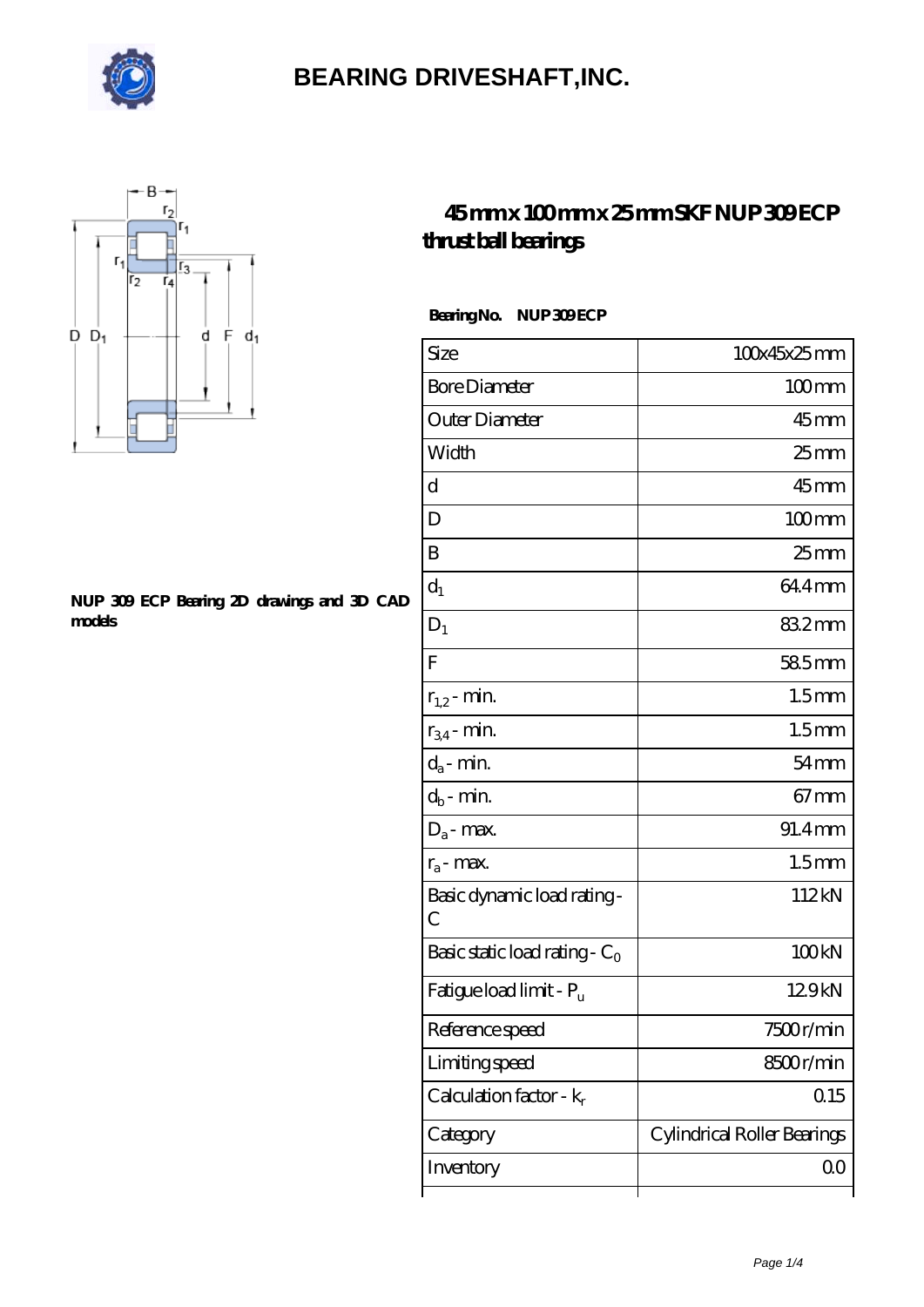

| Manufacturer Name         | <b>SKF</b>                                                                                                                                                                                                                       |
|---------------------------|----------------------------------------------------------------------------------------------------------------------------------------------------------------------------------------------------------------------------------|
| Minimum Buy Quantity      | N/A                                                                                                                                                                                                                              |
| Weight/Kilogram           | 0957                                                                                                                                                                                                                             |
| Product Group             | <b>BO4144</b>                                                                                                                                                                                                                    |
| <b>Bore Profile</b>       | Straight                                                                                                                                                                                                                         |
| Cage Material             | Polymer                                                                                                                                                                                                                          |
| Precision Class           | RBEC 1   ISO PO                                                                                                                                                                                                                  |
| Number of Rows of Rollers | Single Row                                                                                                                                                                                                                       |
| Separable                 | No                                                                                                                                                                                                                               |
| Rolling Element           | Cylindrical Roller Bearing                                                                                                                                                                                                       |
| Profile                   | Complete with Outer and<br>Inner Ring                                                                                                                                                                                            |
| Snap Ring                 | No                                                                                                                                                                                                                               |
| Internal Clearance        | CO-Medium                                                                                                                                                                                                                        |
| Retainer                  | Yes                                                                                                                                                                                                                              |
| Relubricatable            | Yes                                                                                                                                                                                                                              |
| Inch - Metric             | Metric                                                                                                                                                                                                                           |
| <b>Other Features</b>     | High Capacity   1 Rib Inner<br>Ring with Side Plate   2 Rib<br>Outer Ring   Cage on Outer<br>RingID                                                                                                                              |
| Long Description          | 45MM Bore; Straight Bore<br>Profile; 100MM Outside<br>Diameter; 25MM Width;<br>Polymer Cage Matetrial;<br>RBEC 1   ISO PO, Single<br>Row, Not Separable; No<br>Snap Ring, Relubricatable;<br>CO Medium Internal<br>Clearance; Re |
| Category                  | Cylindrical Roller Bearing                                                                                                                                                                                                       |
| <b>UNSPSC</b>             | 31171547                                                                                                                                                                                                                         |
| Harmonized Tariff Code    | 8482.5000.00                                                                                                                                                                                                                     |
| Noun                      | Bearing                                                                                                                                                                                                                          |
| Manufacturer URL          | http://www.skf.com                                                                                                                                                                                                               |
| Manufacturer Item Number  | NUP309ECP                                                                                                                                                                                                                        |
|                           |                                                                                                                                                                                                                                  |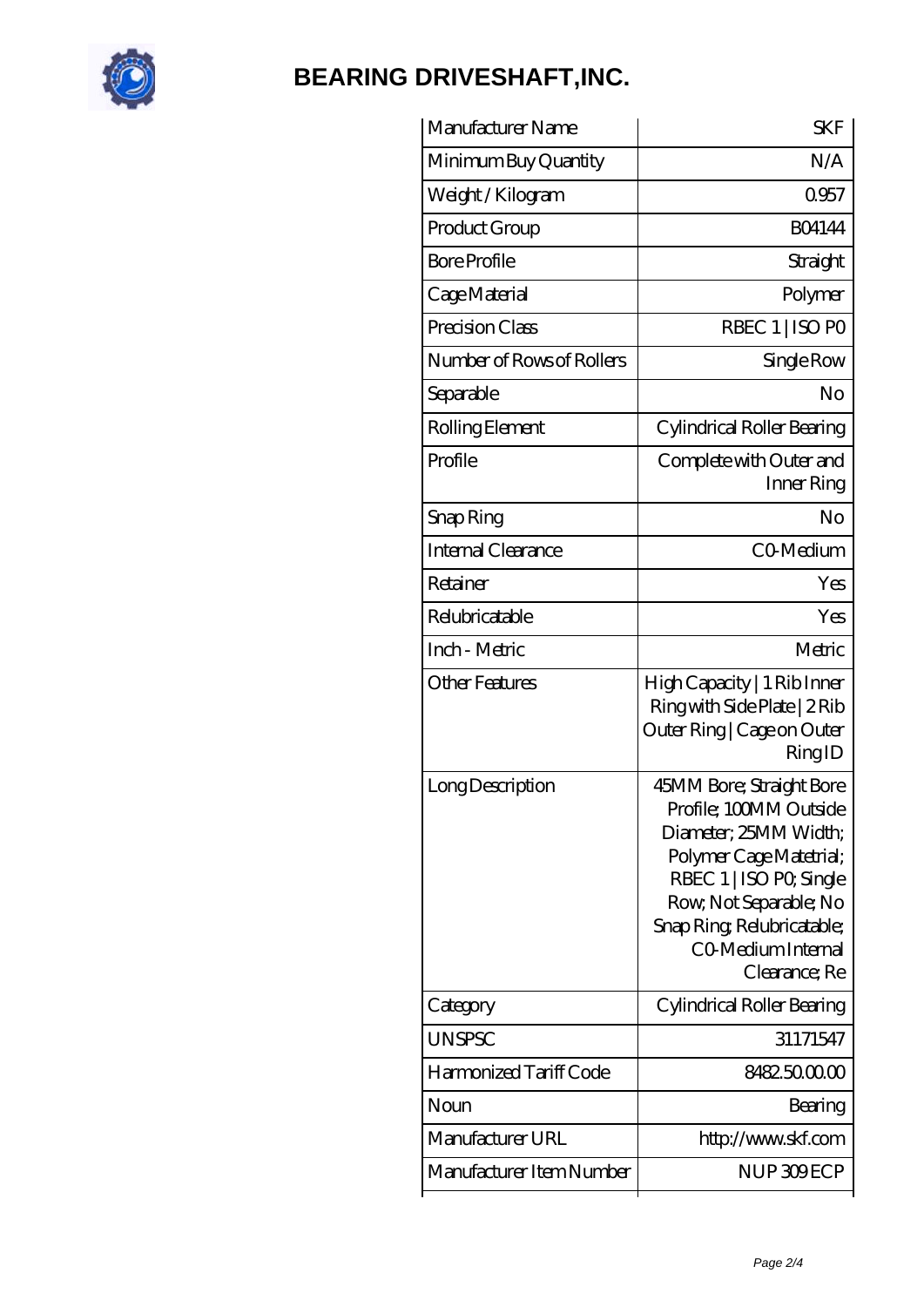

| Weight/LBS                      | 2108                                                             |
|---------------------------------|------------------------------------------------------------------|
| Bore                            | 1.772Inch   45 Millimeter                                        |
| Width                           | 0.984 Inch   25 Millimeter                                       |
| Outside Diameter                | 3937 Inch   100 Millimeter                                       |
| bore diameter:                  | $45$ mm                                                          |
| precision rating                | RBEC 1 (ISO Class<br>Normal)                                     |
| outside diameter:               | $100$ <sub>mm</sub>                                              |
| maximum rpm:                    | 8500RPM                                                          |
| overall width:                  | $25$ mm                                                          |
| bearing material:               | Steel                                                            |
| flanges:                        | (4) Flanges, Two-Piece<br>Inner Ring                             |
| cage material:                  | Polyamide                                                        |
| bore type:                      | Straight                                                         |
| finish/coating                  | Uncoated                                                         |
| number of rows                  | 1                                                                |
| closure type:                   | Open                                                             |
| internal clearance:             | CO                                                               |
| application:                    | Piston Type Machines,<br>Rolling Mills<br>Spindles/Machine Tools |
| ring separation:                | Separable Ring                                                   |
| outer ring width:               | 25 <sub>mm</sub>                                                 |
| operating temperature<br>range: | Maximum of $+300^\circ$ F                                        |
| fillet radius                   | 1.5 <sub>mm</sub>                                                |
| dynamic load capacity:          | 112kN                                                            |
| series                          | NUP <sub>3</sub>                                                 |
| static load capacity.           | 100 <sub>kN</sub>                                                |
| $d_1$                           | 64.4mm                                                           |
| $D_1$                           | 832mm                                                            |
| $r_{1,2}$ min.                  | 1.5 <sub>mm</sub>                                                |
| $r_{34}$ min.                   | 1.5 <sub>mm</sub>                                                |